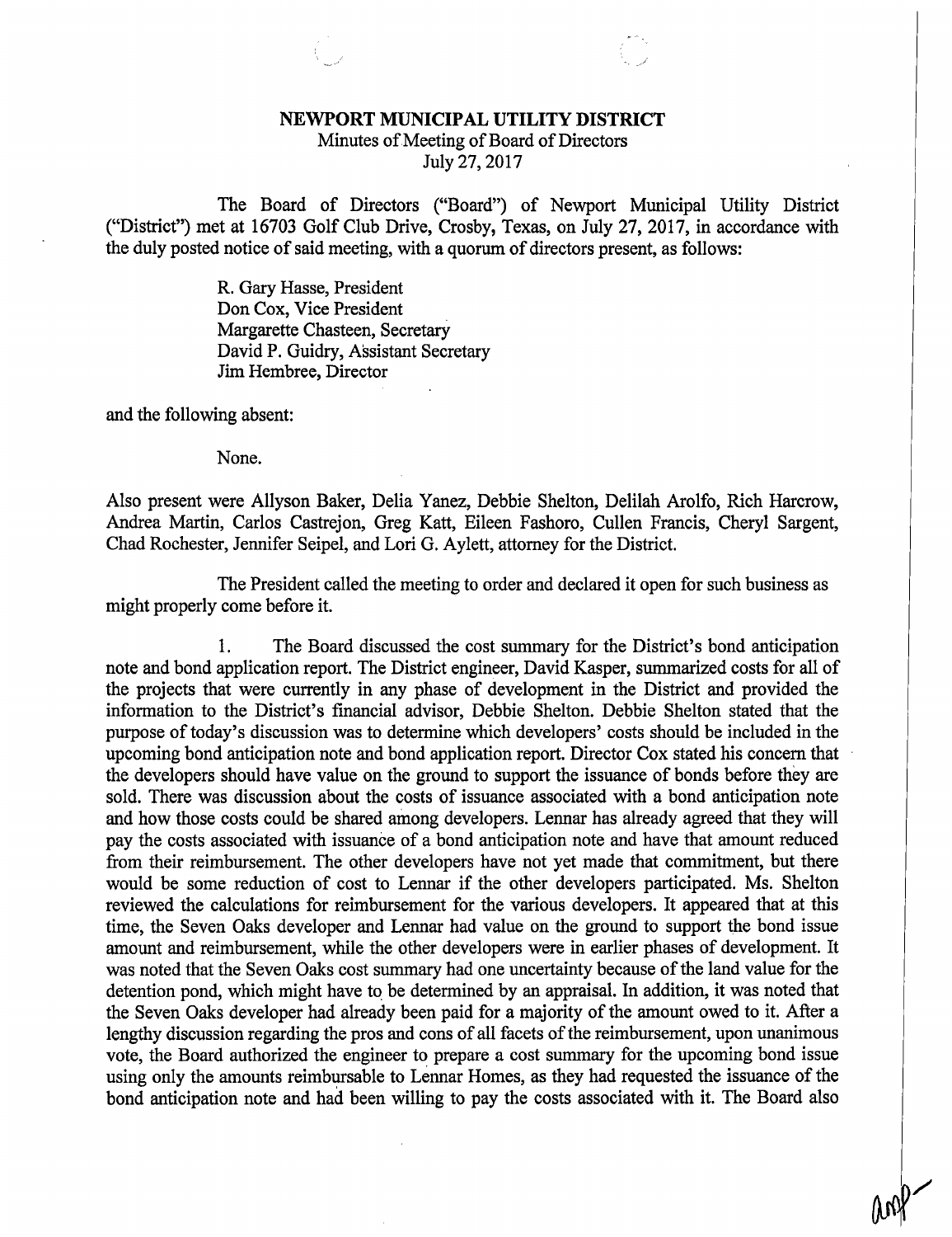noted that they should have a special meeting to discuss whether any District projects needed to be included in the bond application report. After discussion, the Board agreed to conduct a special meeting at 9:00 a.m. on Thursday, August 17, 2017.

2. Minutes of the meetings held June 20, 2017, June 22, 2017, and July 7, 2017 were presented for the Board's review and approval. The Board suggested corrections to persons in attendance at the June 22, 2017 meeting, and upon unanimous vote, the Board approved the June 22, 2017 minutes as corrected. Upon unanimous vote, the Board approved the minutes of June 20, 2017 and July 7, 2017 as presented.

3. Delia Yanez presented the tax assessor/collector's report, a copy of which is attached. 2016 taxes were 97.76% collected, while all prior years were over 99%. 10 checks and one voided check were presented for the Board's review and approval. Upon unanimous vote, the Board approved the tax assessor/collector's report as presented and authorized payment of bills with the checks drawn on the tax fund.

4. There Board discussed the request from Cheryl Sargent for deferral of water termination which had been scheduled by the attorney's office because her taxes were delinquent. The attorney noted that her office attempted to work with Ms. Sargent for almost tow years now regarding the delinquent taxes owed but had been unable to come to a resolution. Ms. Sargent addressed the Board and stated that her husband had passed away two years ago without a will and there had been controversy with his grown children and her. The home that they lived in in Dayton is for sale, and the home that is in the District does not have a mortgage. Ms. Sargent owes approximately \$5,088. Ms. Sargent implored the Board to give her additional time to sell her home in Dayton and use the proceeds to pay the taxes. Upon unanimous vote, the Board extended Ms. Sargent's deadline to pay the taxes until the end of December, 2017 and advised the attorney to take no further action with regard to water termination on this account.

5. The Board reviewed a proposed tax assessor/collector's contract for the Newport MUD defined area with Assessments of the Southwest. The attorney noted that she had reviewed the proposed agreement and the terms and conditions of it were substantially similar to the District's current agreement. The District will not be billed for tax assessor/collector services for the defined area until a tax is levied. Upon unanimous vote, the Board approved the tax assessor/collector's contract as presented.

6. The Board discussed a Water Supply and Groundwater Reduction Agreement with Harris County Municipal Utility District No. 525. Director Hasse noted that he had received another counterproposal from the MUD 525 developer. After the last meeting, Director Hasse had contacted them and expressed the concerns with the previous proposal. The 525 developer had listened to those concerns and sent the counterproposal that was now under consideration. The 525 developer is proposing an initial base rate of \$5.16 per 1,000 gallons plus the SJRA rate, and MUD 525 will be required to take or pay for water based upon its development projection schedules provided in an exhibit. In addition, MUD 525 will pay a water reservation fee equal to the price charged by the San Jacinto River Authority for raw water. Finally, MUD 525 will pay four installments of \$250,000 each as a contribution to the Newport surface water facility refurbishment and/or expansion. The Board had a lengthy discussion regarding the pros and cons of selling water to MUD 525. The Board also discussed the production capabilities of the surface water treatment plant and the District's water wells, and the schedule for surface water conversion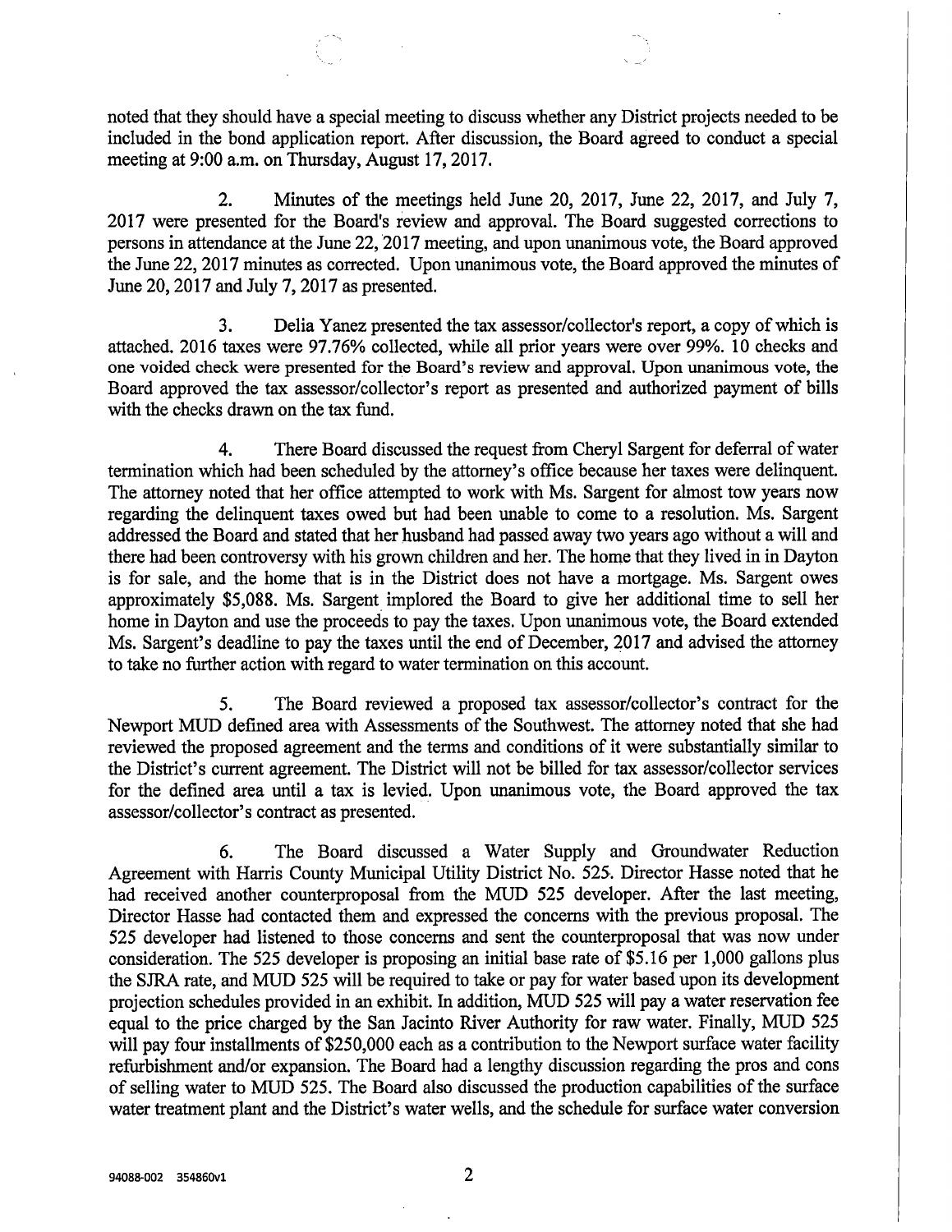imposed by the Subsidence District. Director Hembree suggested that the District investigate the possibility of charging MUD 525 as an out-of-District customer at a multiplier of the in-District water rate. Director Hasse noted that the MUD 525 proposal under consideration was what was on the table for consideration. Director Hasse also noted that from 2018 to 2025, the District will make over \$4 million in revenues from the sale of water. After a lengthy discussion, upon motion made by Director Guidry, seconded by Director Chasteen, the Board voted with a vote of 3 to 2 with Directors Hembree and Cox opposing, to accept the proposal of MUD 525 for provision of water services and authorized the attorney to work with counsel for MUD 525 to draft the necessary revisions to the contract for the Board's consideration.

7. The Board discussed the times and dates of the District Board meetings. After discussion, the Board agreed to have its operations / engineering meeting at 10:00 a.m. on the Monday before the fourth Thursday of the month. The District's regular business meeting would continue to be held on the fourth Thursday of the month at 10:00 a.m.

Director Hembree then left the meeting.

8. Allyson Baker presented a bookkeeper's report, a copy of which is attached. The District has 12 months of reserves in the operating fund. After payment of today's bills, the District will have a balance in the operating fund of \$4,418,265.52. The capital projects fund stands at \$2,565,583.80. The debt service fund balance is \$1,367,124.16. Director Guidry pointed out that the general ledger was out of balance and needed to be corrected. Upon unanimous vote, the Board approved the bookkeeper's report and authorized payment of bills listed on the report.

9. There Board considered a proposed First Amendment to the Water, Sewer and Drainage Improvement and Financing Construction Agreement with Rochester Enterprises. Chad Rochester noted that he had 11.8 acres under contract for purchase with Rampart. He requested that the Board amend its existing reimbursement contract to increase the land size to include this tract and make a corresponding commitment for utility capacity to serve 32 lots. The Board members noted that they were not prepared to approve any amendments to reimbursement agreements, as they wanted to review reimbursement agreements and procedures for reimbursement to all developers.

10. There were no customer service inquires for the Board's consideration.

11. The Board entertained developer reports. Carlos Castrejon reported that Section 12 had 18 closings, and Section 8, Partial Replat 4 had 22 closings. The developer took bids for water, sewer and drainage facilities in Partial Replat 3 in Section 8. The low bidder appeared to be CE Barker with a bid price of \$312,478.31. Upon unanimous vote, the Board approved award of the contract to the low bidder CE Barker for the price bid.

12. The Board discussed operations and engineering matters. The operator reported that they had corresponded with Upstream Environmental regarding detention pond mowing and maintenance. The contractor now wants an additional \$3,200 to cut the easement ditch adjacent to the detention pond, weedeat and seed it. The operator noted that at the time they reviewed the District facilities with the contractor, the dimensions of the ditch were pointed out. It appeared that the proposal included a price for mowing the ditch. The Board authorized the